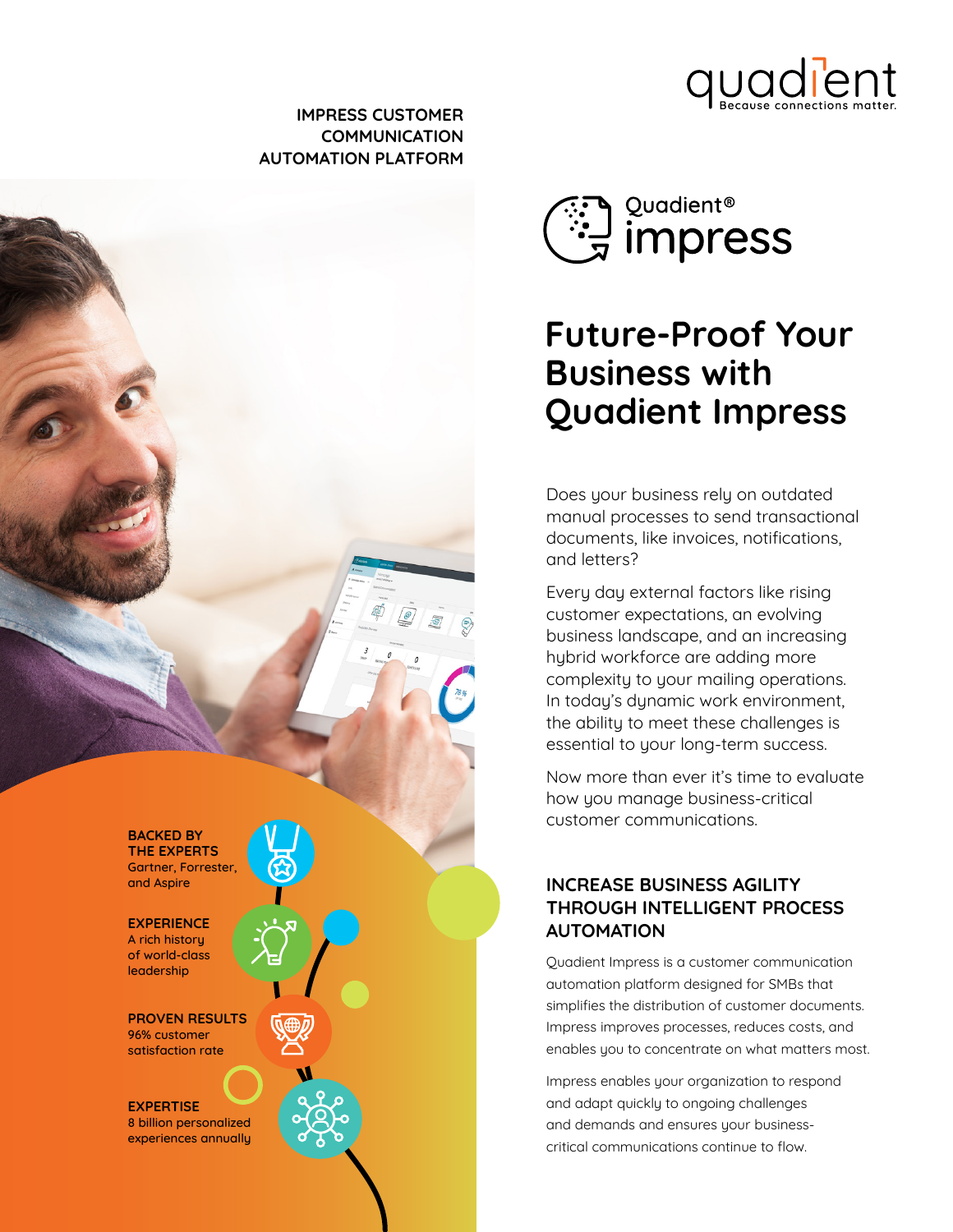

**Quadient Impress has transformed the way we send customer invoices and has freed up employees to focus on higher-value tasks."** 

**— Ed Fox, Controller, Groov-Pin**

**QUADIENT IMPRESS HELP YOU SUPPORT TODAY'S NEEDS AND ADAPT TO TOMORROWS CHANGING REQUIREMENTS. THE PLATFORM'S MODULAR ARCHITECTURE LETS YOU CONFIGURE A SOLUTION THAT MEETS YOUR SPECIFIC NEEDS AND EVOLVES WITH YOU AS YOUR BUSINESS GROWS.** 

#### **DRIVE DOWN COSTS AND FREE UP EMPLOYEE TIME**

Significantly decrease the time it takes to prepare outbound communications by eliminating repetitive manual tasks so your staff can spend more time on more meaningful work. Impress speeds up the document delivery process and consolidates communications from multiple locations, saving you money on postal costs and mailing supplies.

#### **GAIN FULL VISIBILITY TO ENSURE PROCESS INTEGRITY**

Utilizing intelligent technology, Impress reduces the risk of human error that can occur when manually sorting, grouping, and collating documents. The platform manages pre-defined business rules eliminating the need for manual intervention and ensuring the right document always goes to the right customer.

Impress provides complete control over your outbound document workflow. Track detailed status in a single userfriendly dashboard for both print and digital communications, whether employees send batch output from back-office systems or generate individual communications from their desktops.

#### **MANAGE THE TRANSITION TO DIGITAL FROM ANYWHERE**

Impress offers the flexibility to send communications through multiple channels – print, digital, and outsource. The intuitive, SaaS-based platform is ideal for organizations with on-site and remote workforces. Digitize your entire customer communications process and gain access to a full range of capabilities, including assisting customers with their transition to digital.

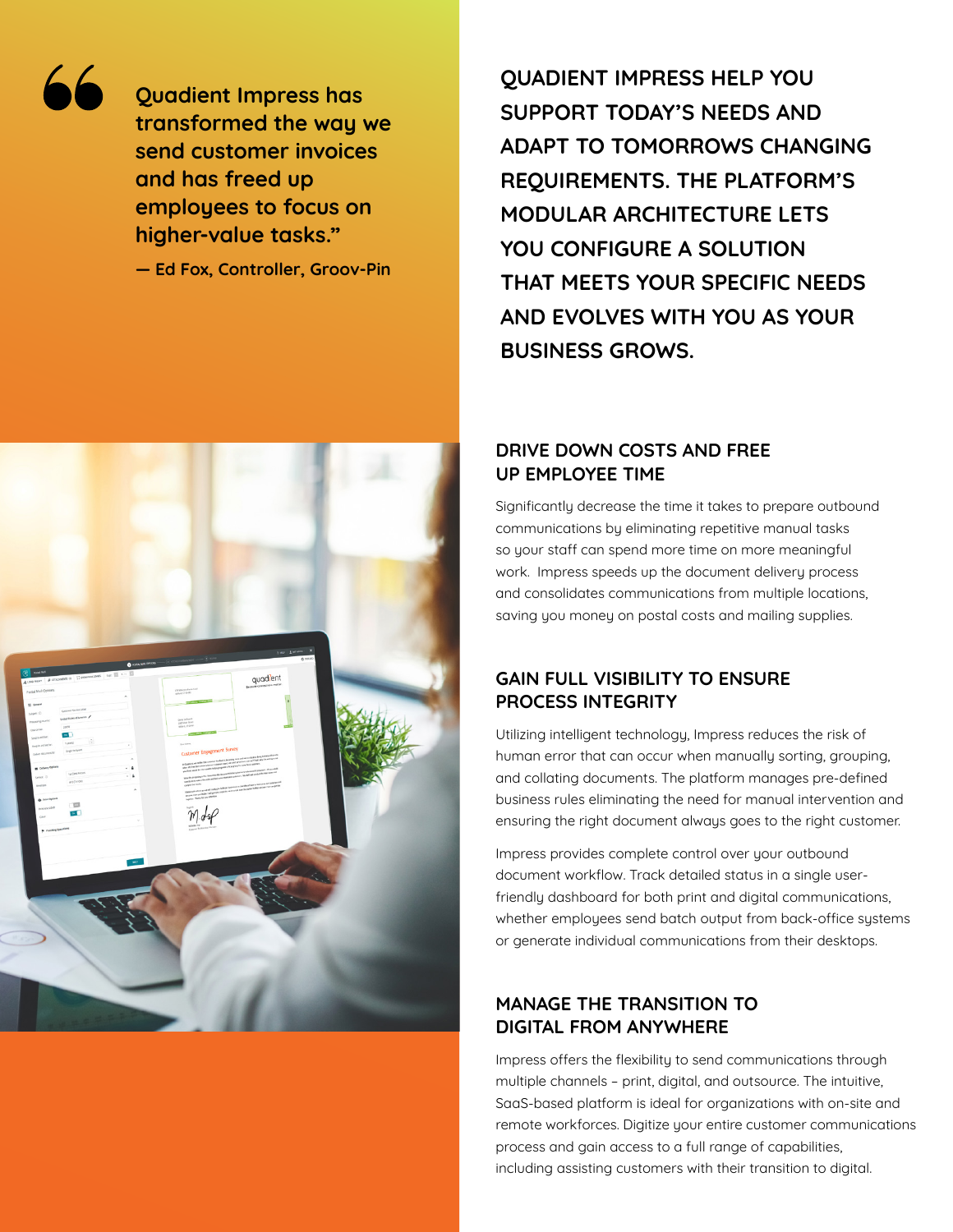

#### **MODERNIZE AND TRANSFORM YOUR CUSTOMER COMMUNICATION STRATEGY**

Leverage your existing infrastructure and retain brand consistency by centralizing customer communications. Users simply prepare documents and send them for processing to their mail production center, a secure outsourced mailing facility, or directly to a customer's preferred digital channel. The platform's built-in approval process allows administrators to review outgoing documents to ensure they are consistent, professional, and reflect your desired brand image. Track distribution status and history in real-time with dynamic dashboards and gain full visibility into your document process.



#### **MAXIMIZE EMPLOYEE PRODUCTIVITY AND ENGAGEMENT**

Free up employee time by automating the mail prep process. Gain additional time savings by offloading the production of mailings to Quadient's secure, outsourced mailing facility. Reduce the prep time of one, ten, or thousands of documents to just a few clicks. With the Impress hybrid mail solution employees can prepare, print, sort, stuff, meter, as well as deliver the mail to the post office or send communications through digital channels without leaving their desk.

Reallocate the time gained to higher-value tasks by limiting time-consuming customer service calls. With Quadient Impress, customers are able to answer routine requests and inquiries such as previously sent invoices or other transactional documents.



#### **IMPROVE CUSTOMER EXPERIENCE BY ENABLING DELIVERY PREFERENCE**

Transitioning customer documents to paperless delivery has never been easier. Address the growing demand for digital delivery by migrating your customers to electronic communications with built-in digital adoption campaigns. Your customers can choose their preferred digital channel, such as email or a secure, branded portal or choose print mail. Once selected, Impress intelligently manages their selection for future communications.

Customers who choose the portal option get 24-hour access to new and historic documents. Digital documents are automatically stored for easy retrieval, while providing you with greater visibility to ensure important documents promptly reach their intended recipient.

Go green, with eco-friendly, delivery channels that reduce your carbon footprint and promote a modern corporate image.

**We wanted to equip our employees to work in a more agile way - not to be tied to a particular location by manual processes."** 

**— Richard Pearce, Procurement Facilities and Insurance Manager, Grand Union Housing Group**